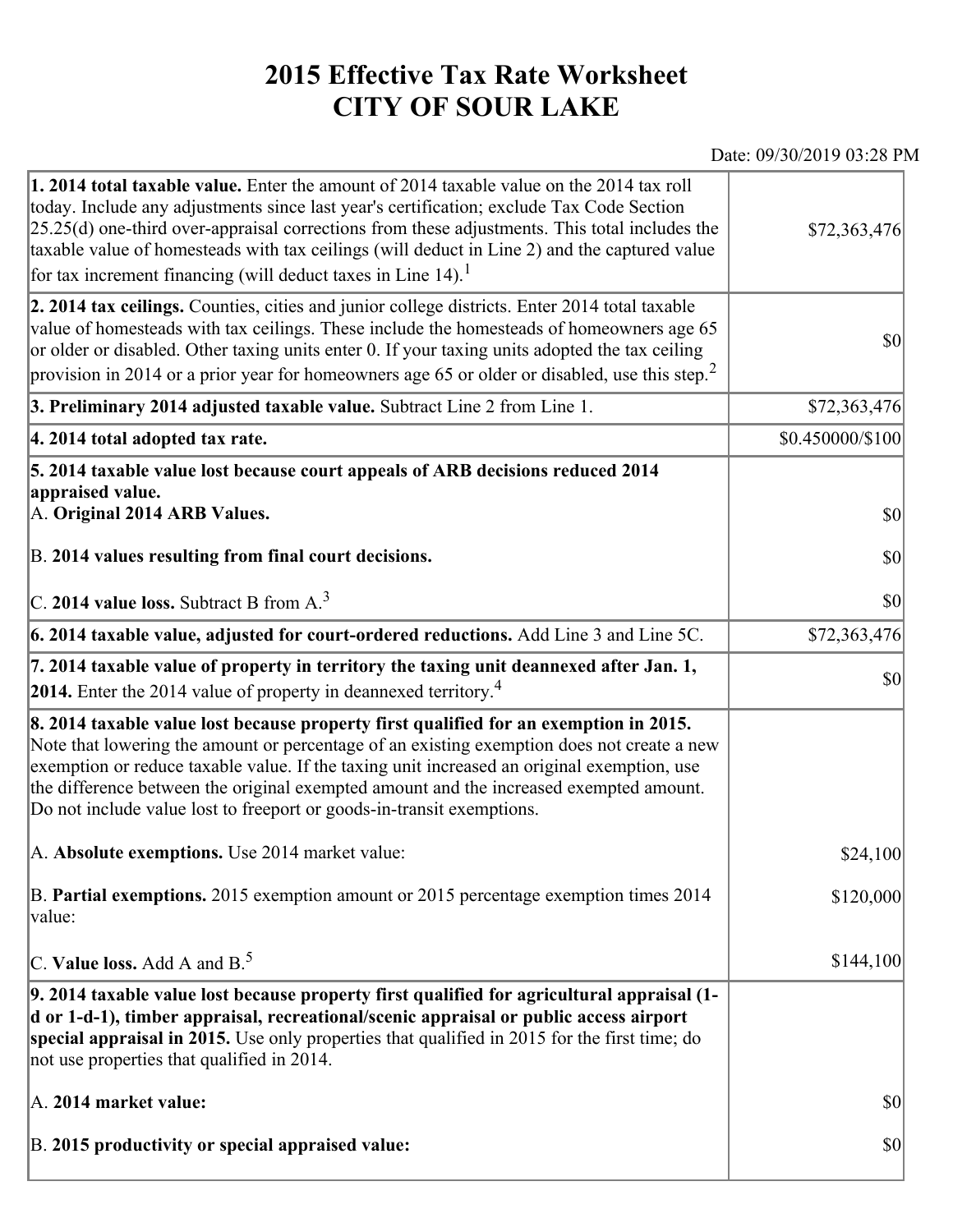| C. Value loss. Subtract B from $A6$                                                                                                                                                                                                                                                                                                                                                                                                                                                                                                                                                                                                                                                                                      | <b>\$0</b>   |
|--------------------------------------------------------------------------------------------------------------------------------------------------------------------------------------------------------------------------------------------------------------------------------------------------------------------------------------------------------------------------------------------------------------------------------------------------------------------------------------------------------------------------------------------------------------------------------------------------------------------------------------------------------------------------------------------------------------------------|--------------|
| 10. Total adjustments for lost value. Add lines 7, 8C and 9C.                                                                                                                                                                                                                                                                                                                                                                                                                                                                                                                                                                                                                                                            | \$144,100    |
| 11. 2014 adjusted taxable value. Subtract Line 10 from Line 6.                                                                                                                                                                                                                                                                                                                                                                                                                                                                                                                                                                                                                                                           | \$72,219,376 |
| 12. Adjusted 2014 taxes. Multiply Line 4 by Line 11 and divide by \$100.                                                                                                                                                                                                                                                                                                                                                                                                                                                                                                                                                                                                                                                 | \$324,987    |
| 13. Taxes refunded for years preceding tax year 2014. Enter the amount of taxes refunded<br>by the taxing unit for tax years preceding tax year 2014. Types of refunds include court<br>decisions, Tax Code Section 25.25(b) and (c) corrections and Tax Code Section 31.11<br>payment errors. Do not include refunds for tax year 2014. This line applies only to tax years<br>preceding tax year 2014. <sup>7</sup>                                                                                                                                                                                                                                                                                                    | \$0          |
| 14. Taxes in tax increment financing (TIF) for tax year 2014. Enter the amount of taxes<br>paid into the tax increment fund for a reinvestment zone as agreed by the taxing unit. If the<br>taxing unit has no 2015 captured appraised value in Line 16D, enter $0.8$                                                                                                                                                                                                                                                                                                                                                                                                                                                    | 30           |
| 15. Adjusted 2014 taxes with refunds and TIF adjustment. Add Lines 12 and 13, subtract<br>Line $14.9$                                                                                                                                                                                                                                                                                                                                                                                                                                                                                                                                                                                                                    | \$324,987    |
| 16. Total 2015 taxable value on the 2015 certified appraisal roll today. This value<br>includes only certified values and includes the total taxable value of homesteads with tax<br>ceilings (will deduct in Line 18). These homesteads include homeowners age 65 or older or<br>disabled. <sup>10</sup>                                                                                                                                                                                                                                                                                                                                                                                                                |              |
| A. Certified values:                                                                                                                                                                                                                                                                                                                                                                                                                                                                                                                                                                                                                                                                                                     | \$80,755,200 |
| B. Counties: Include railroad rolling stock values certified by the Comptroller's office:                                                                                                                                                                                                                                                                                                                                                                                                                                                                                                                                                                                                                                | \$0          |
| C. Pollution control exemption: Deduct the value of property exempted for the current tax<br>year for the first time as pollution control property:                                                                                                                                                                                                                                                                                                                                                                                                                                                                                                                                                                      | $ 10\rangle$ |
| $\vert$ D. Tax increment financing: Deduct the 2015 captured appraised value of property taxable<br>by a taxing unit in a tax increment financing zone for which the 2015 taxes will be deposited<br>into the tax increment fund. Do not include any new property value that will be included in<br>Line 21 below. $11$                                                                                                                                                                                                                                                                                                                                                                                                  | \$0          |
| E. Total 2015 value. Add A and B, then subtract C and D.                                                                                                                                                                                                                                                                                                                                                                                                                                                                                                                                                                                                                                                                 | \$80,755,200 |
| $ 17$ . Total value of properties under protest or not included on certified appraisal roll. <sup>12</sup>                                                                                                                                                                                                                                                                                                                                                                                                                                                                                                                                                                                                               |              |
| A. 2015 taxable value of properties under protest. The chief appraiser certifies a list of<br>properties still under ARB protest. The list shows the appraisal district's value and the<br>taxpayer's claimed value, if any, or an estimate of the value if the taxpayer wins. For each of<br>the properties under protest, use the lowest of these values. Enter the total value. <sup>13</sup>                                                                                                                                                                                                                                                                                                                         | \$19,300     |
| B. 2015 value of properties not under protest or included on certified appraisal roll.<br>The chief appraiser gives taxing units a list of those taxable properties that the chief<br>appraiser knows about, but are not included in the appraisal roll certification. These<br>properties also are not on the list of properties that are still under protest. On this list of<br>properties, the chief appraiser includes the market value, appraised value and exemptions for<br>the preceding year and a reasonable estimate of the market value, appraised value and<br>exemptions for the current year. Use the lower market, appraised or taxable value (as<br>appropriate). Enter the total value. <sup>14</sup> | \$0          |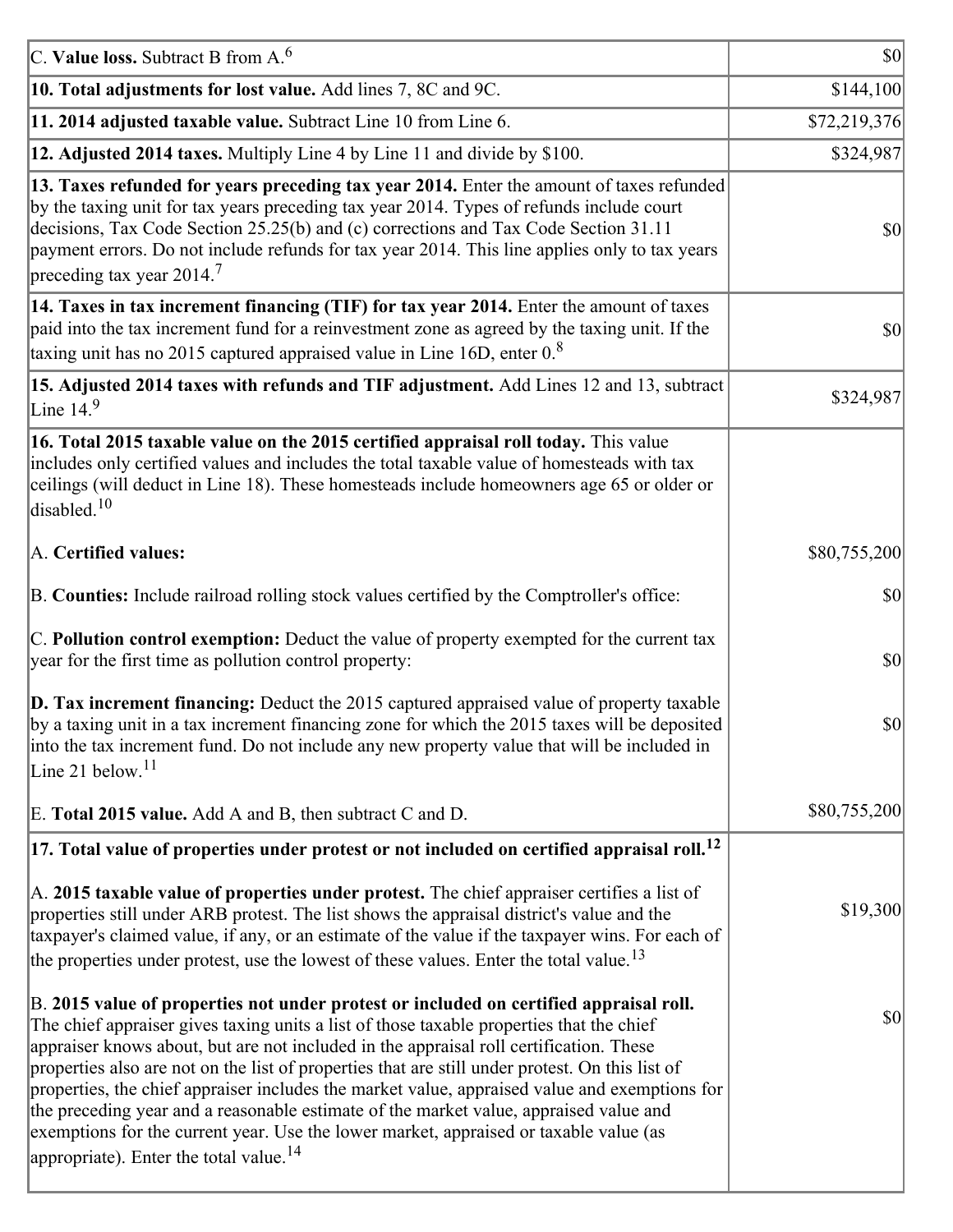| C. Total value under protest or not certified: Add A and B.                                                                                                                                                                                                                                                                                                                                                                                                                                                                                                                                                                                  | \$19,300         |
|----------------------------------------------------------------------------------------------------------------------------------------------------------------------------------------------------------------------------------------------------------------------------------------------------------------------------------------------------------------------------------------------------------------------------------------------------------------------------------------------------------------------------------------------------------------------------------------------------------------------------------------------|------------------|
| 18. 2015 tax ceilings. Counties, cities and junior colleges enter 2015 total taxable value of<br>homesteads with tax ceilings. These include the homesteads of homeowners age 65 or older<br>or disabled. Other taxing units enter 0. If your taxing units adopted the tax ceiling provision<br>in 2014 or a prior year for homeowners age 65 or older or disabled, use this step. <sup>15</sup>                                                                                                                                                                                                                                             | \$0              |
| 19. 2015 total taxable value. Add Lines 16E and 17C. Subtract Line 18.                                                                                                                                                                                                                                                                                                                                                                                                                                                                                                                                                                       | \$80,774,500     |
| 20. Total 2015 taxable value of properties in territory annexed after Jan. 1, 2014.<br>Include both real and personal property. Enter the 2015 value of property in territory<br>$\text{lanned}$ . <sup>16</sup>                                                                                                                                                                                                                                                                                                                                                                                                                             | 10               |
| 21. Total 2015 taxable value of new improvements and new personal property located<br>in new improvements. New means the item was not on the appraisal roll in 2014. An<br>improvement is a building, structure, fixture or fence erected on or affixed to land. New<br>additions to existing improvements may be included if the appraised value can be<br>determined. New personal property in a new improvement must have been brought into the<br>taxing unit after Jan. 1, 2014, and be located in a new improvement. New improvements do<br>include property on which a tax abatement agreement has expired for $2015$ . <sup>17</sup> | \$1,968,000      |
| 22. Total adjustments to the 2015 taxable value. Add Lines 20 and 21.                                                                                                                                                                                                                                                                                                                                                                                                                                                                                                                                                                        | \$1,968,000      |
| 23. 2015 adjusted taxable value. Subtract Line 22 from Line 19.                                                                                                                                                                                                                                                                                                                                                                                                                                                                                                                                                                              | \$78,806,500     |
| <b>24. 2015 effective tax rate.</b> Divide Line 15 by Line 23 and multiply by $$100$ . <sup>18</sup>                                                                                                                                                                                                                                                                                                                                                                                                                                                                                                                                         | \$0.412386/\$100 |
| <b>25. COUNTIES ONLY.</b> Add together the effective tax rates for each type of tax the county<br>levies. The total is the 2015 county effective tax rate. <sup>19</sup>                                                                                                                                                                                                                                                                                                                                                                                                                                                                     |                  |

A county, city or hospital district that adopted the additional sales tax in November 2014 or in May 2015 must adjust its effective tax rate. The Additional Sales Tax Rate Worksheet sets out this adjustment. Do not forget to complete the Additional Sales Tax Rate Worksheet if the taxing unit adopted the additional sales tax on these dates.

<sup>1</sup>Tex. Tax Code Section  $26.012(14)$ <sup>2</sup>Tex. Tax Code Section  $26.012(14)$  $3$ Tex. Tax Code Section 26.012(13)  ${}^{4}$ Tex. Tax Code Section 26.012(15)  $5$ Tex. Tax Code Section 26.012(15)  ${}^{6}$ Tex. Tax Code Section 26.012(15)  $7$ Tex. Tax Code Section 26.012(13)  ${}^{8}$ Tex. Tax Code Section 26.03(c)  $^{9}$ Tex. Tax Code Section 26.012(13)  $10$ Tex. Tax Code Section 26.012(15) <sup>11</sup>Tex. Tax Code Section  $26.03(c)$ <sup>12</sup>Tex. Tax Code Section  $26.01(c)$ <sup>13</sup>Tex. Tax Code Section 26.04 and 26.041 <sup>14</sup>Tex. Tax Code Section 26.04 and 26.041 <sup>15</sup>Tex. Tax Code Section  $26.012(6)$  $16$ Tex. Tax Code Section 26.012(17) <sup>17</sup>Tex. Tax Code Section  $26.012(17)$ <sup>18</sup>Tex. Tax Code Section 26.04(c) <sup>19</sup>Tex. Tax Code Section 26.04(d)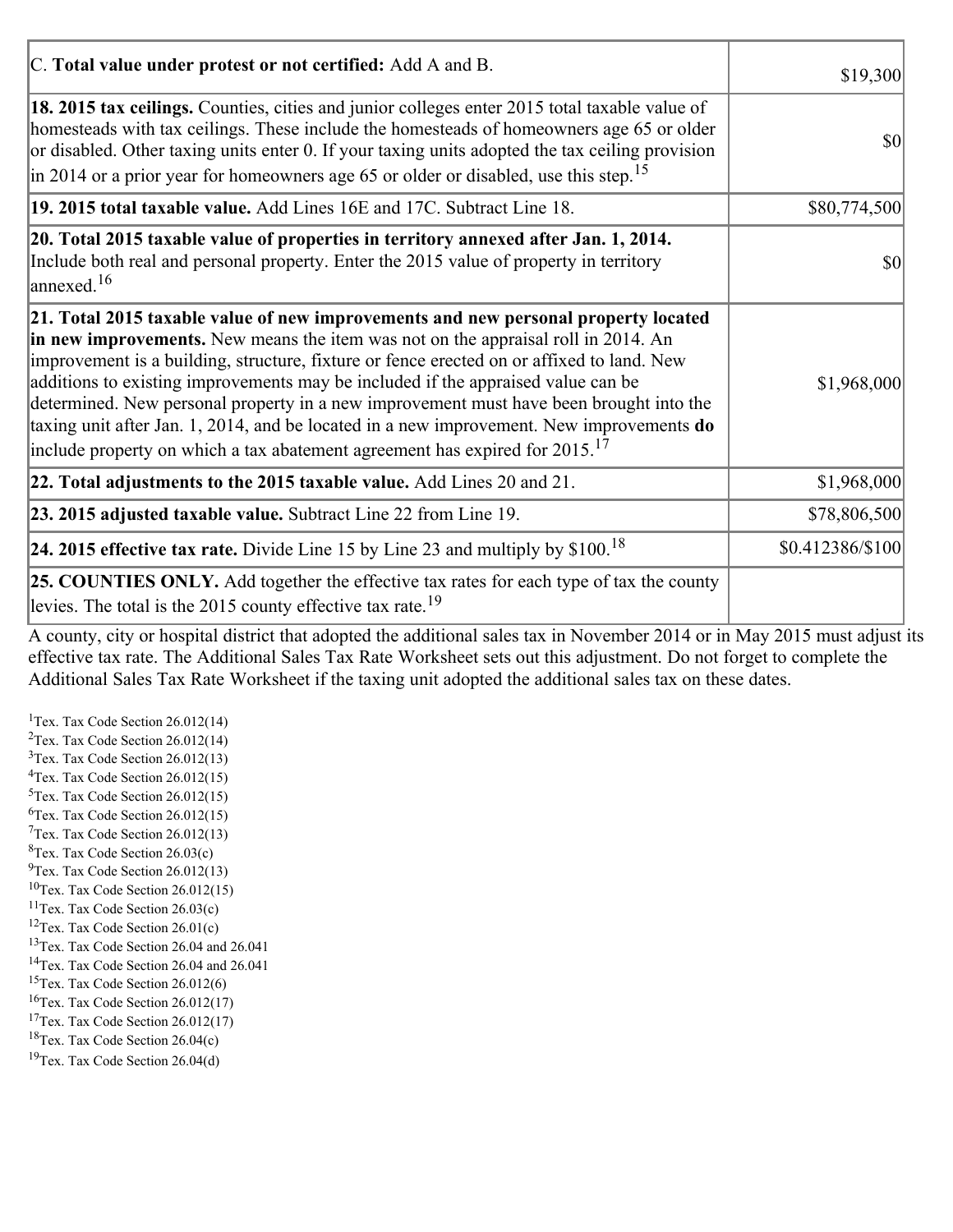## **2015 Rollback Tax Rate Worksheet CITY OF SOUR LAKE**

Date: 09/30/2019

| 26. 2014 maintenance and operations (M&O) tax rate.                                                                                                                                                                                                                                                                                                                                                                                                                                                                                                                                                                                                                     | \$0.414870/\$100                    |
|-------------------------------------------------------------------------------------------------------------------------------------------------------------------------------------------------------------------------------------------------------------------------------------------------------------------------------------------------------------------------------------------------------------------------------------------------------------------------------------------------------------------------------------------------------------------------------------------------------------------------------------------------------------------------|-------------------------------------|
| 27. 2014 adjusted taxable value. Enter the amount from Line 11.                                                                                                                                                                                                                                                                                                                                                                                                                                                                                                                                                                                                         | \$72,219,376                        |
| 28. 2014 M&O taxes.                                                                                                                                                                                                                                                                                                                                                                                                                                                                                                                                                                                                                                                     |                                     |
|                                                                                                                                                                                                                                                                                                                                                                                                                                                                                                                                                                                                                                                                         |                                     |
| A. Multiply Line 26 by Line 27 and divide by \$100.                                                                                                                                                                                                                                                                                                                                                                                                                                                                                                                                                                                                                     | \$299,616                           |
| B. Cities, counties and hospital districts with additional sales tax: Amount of additional<br>sales tax collected and spent on M&O expenses in 2014. Enter amount from full year's sales<br>tax revenue spent for M&O in 2014 fiscal year, if any. Other taxing units enter 0. Counties<br>exclude any amount that was spent for economic development grants from the amount of<br>sales tax spent.                                                                                                                                                                                                                                                                     | \$242,998                           |
| C. Counties: Enter the amount for the state criminal justice mandate. If second or later year,<br>the amount is for increased cost above last year's amount. Other taxing units enter 0.                                                                                                                                                                                                                                                                                                                                                                                                                                                                                | $ 10\rangle$                        |
| D. Transferring function: If discontinuing all of a department, function or activity and<br>transferring it to another taxing unit by written contract, enter the amount spent by the taxing<br>unit discontinuing the function in the 12 months preceding the month of this calculation. If<br>the taxing unit did not operate this function for this 12-month period, use the amount spent<br>in the last full fiscal year in which the taxing unit operated the function. The taxing unit<br>discontinuing the function will subtract this amount in H below. The taxing unit receiving<br>the function will add this amount in H below. Other taxing units enter 0. | $ 10\rangle$                        |
| E. Taxes refunded for years preceding tax year 2014: Enter the amount of $M&O$ taxes<br>refunded in the preceding year for taxes before that year. Types of refunds include court<br>decisions, Tax Code Section 25.25(b) and (c) corrections and Tax Code Section 31.11<br>payment errors. Do not include refunds for tax year 2014. This line applies only to tax years<br>preceding tax year 2014.                                                                                                                                                                                                                                                                   | \$0                                 |
| F. Enhanced indigent health care expenditures: Enter the increased amount for the<br>current year's enhanced indigent health care expenditures above the preceding tax year's<br>enhanced indigent health care expenditures, less any state assistance.                                                                                                                                                                                                                                                                                                                                                                                                                 | $\vert \mathbf{S} \mathbf{0} \vert$ |
| G. Taxes in TIF: Enter the amount of taxes paid into the tax increment fund for a<br>reinvestment zone as agreed by the taxing unit. If the taxing unit has no 2015 captured<br>appraised value in Line 16D, enter 0.                                                                                                                                                                                                                                                                                                                                                                                                                                                   | $ 10\rangle$                        |
| <b>H. Adjusted M&amp;O Taxes.</b> Add A, B, C, E and F. For unit with D, subtract if discontinuing<br>function and add if receiving function. Subtract G.                                                                                                                                                                                                                                                                                                                                                                                                                                                                                                               | \$542,614                           |
| 29. 2015 adjusted taxable value. Enter Line 23 from the Effective Tax Rate Worksheet.                                                                                                                                                                                                                                                                                                                                                                                                                                                                                                                                                                                   | \$78,806,500                        |
| 30. 2015 effective maintenance and operations rate. Divide Line 28H by Line 29 and<br>multiply by \$100.                                                                                                                                                                                                                                                                                                                                                                                                                                                                                                                                                                | \$0.688540/\$100                    |
| 31. 2015 rollback maintenance and operation rate. Multiply Line 30 by 1.08.                                                                                                                                                                                                                                                                                                                                                                                                                                                                                                                                                                                             | \$0.743623/\$100                    |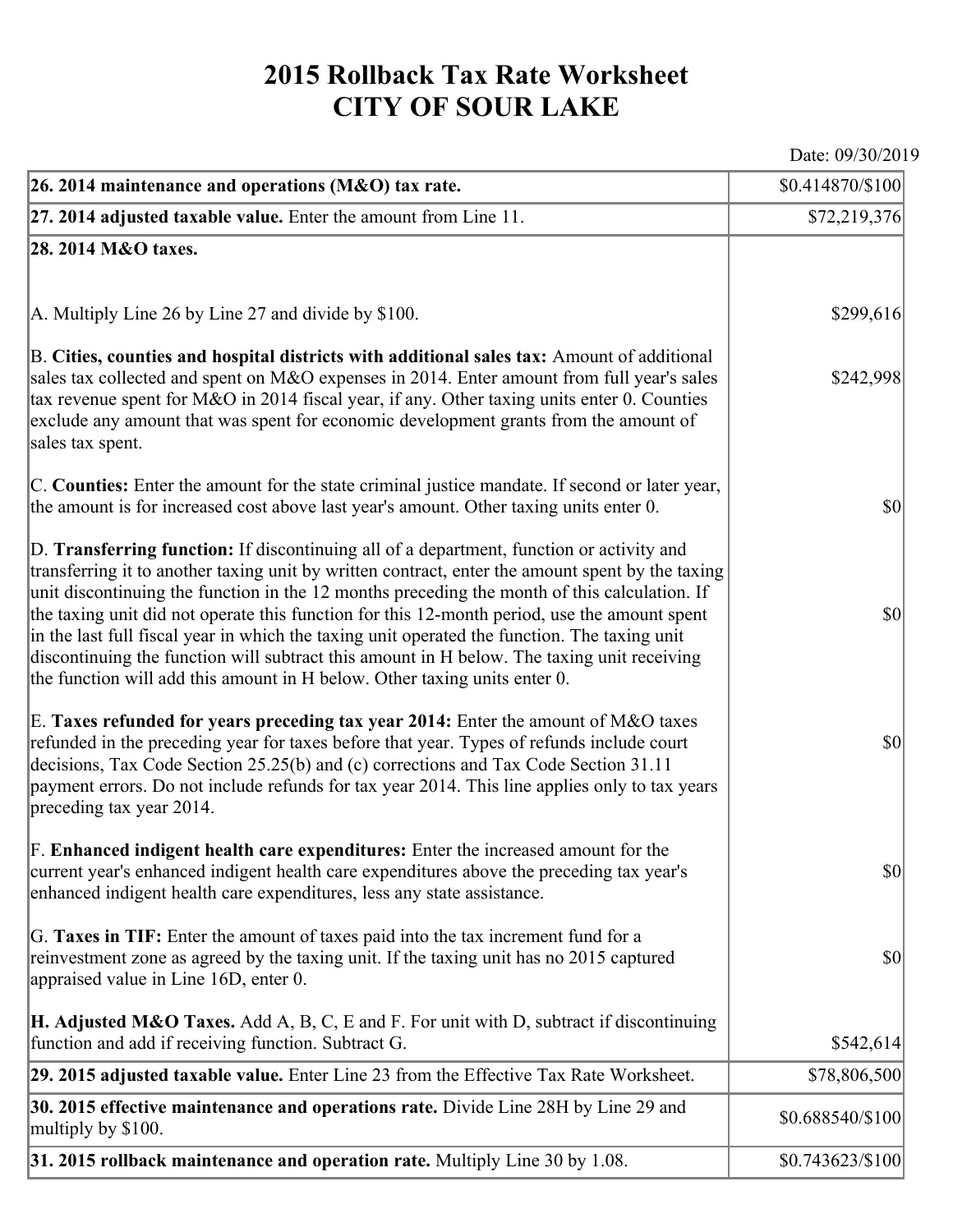| 32. Total 2015 debt to be paid with property taxes and additional sales tax revenue.<br>"Debt" means the interest and principal that will be paid on debts that:<br>$(1)$ are paid by property taxes,                                                                                                                                            |                  |
|--------------------------------------------------------------------------------------------------------------------------------------------------------------------------------------------------------------------------------------------------------------------------------------------------------------------------------------------------|------------------|
| $(2)$ are secured by property taxes,                                                                                                                                                                                                                                                                                                             |                  |
| $(3)$ are scheduled for payment over a period longer than one year and<br>$(4)$ are not classified in the taxing unit's budget as M&O expenses.                                                                                                                                                                                                  |                  |
| A. Debt also includes contractual payments to other taxing units that have incurred debts on<br>behalf of this taxing unit, if those debts meet the four conditions above. Include only<br>amounts that will be paid from property tax revenue. Do not include appraisal district budget<br>payments. List the debt in Schedule B: Debt Service. | \$28,019         |
| B. Subtract unencumbered fund amount used to reduce total debt.                                                                                                                                                                                                                                                                                  | \$0              |
| C. Subtract amount paid from other resources.                                                                                                                                                                                                                                                                                                    |                  |
| D. Adjusted debt. Subtract B and C from A.                                                                                                                                                                                                                                                                                                       | \$0              |
|                                                                                                                                                                                                                                                                                                                                                  | \$28,019         |
| 33. Certified 2014 excess debt collections. Enter the amount certified by the collector.                                                                                                                                                                                                                                                         | $ 10\rangle$     |
| 34. Adjusted 2015 debt. Subtract Line 33 from Line 32D.                                                                                                                                                                                                                                                                                          | \$28,019         |
| 35. Certified 2015 anticipated collection rate. Enter the rate certified by the collector. If<br>the rate is 100 percent or greater, enter 100 percent.                                                                                                                                                                                          | 100.00%          |
| 36. 2015 debt adjusted for collections. Divide Line 34 by Line 35                                                                                                                                                                                                                                                                                | \$28,019         |
| 37. 2015 total taxable value. Enter the amount on Line 19.                                                                                                                                                                                                                                                                                       | \$80,774,500     |
| 38. 2015 debt tax rate. Divide Line 36 by Line 37 and multiply by \$100.                                                                                                                                                                                                                                                                         | \$0.034687/\$100 |
| 39. 2015 rollback tax rate. Add Lines 31 and 38.                                                                                                                                                                                                                                                                                                 | \$0.778310/\$100 |
| 40. COUNTIES ONLY. Add together the rollback tax rates for each type of tax the county<br>levies. The total is the 2015 county rollback tax rate.                                                                                                                                                                                                |                  |

A taxing unit that adopted the additional sales tax must complete the lines for the Additional Sales Tax Rate. A taxing unit seeking additional rollback protection for pollution control expenses completes the Additional Rollback Protection for Pollution Control.